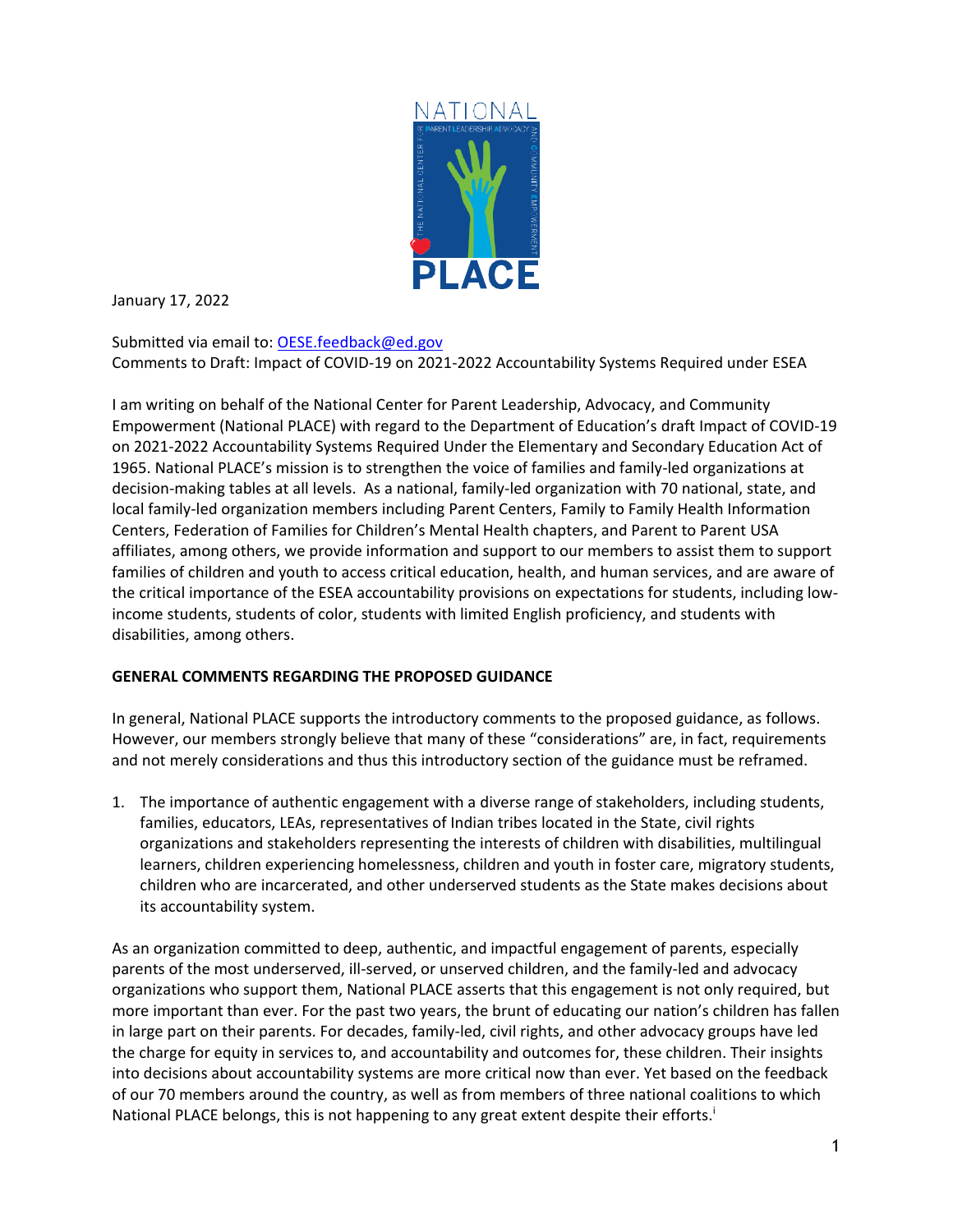2. How to ensure that the State's accountability system is focused on targeting Federal (including COVID-19 recovery funding), State, and local resources and support to the schools that serve students with the greatest needs, including those who have been most impacted by the pandemic, and on addressing the long-standing inequities in educational opportunity that existed prior to the pandemic.

It is widely recognized that the pandemic has only exacerbated the longstanding inequities that existed prior to the pandemic and that continue today. Far too many state lead agencies – whether due to personal beliefs or political pressures – have done little to address these inequities. Many state funding formulas, in fact, contribute to these inequities. The US Department of Education must take a strong stand with states and territories regarding their obligation to target federal funding, and state and local resources and support to the schools that serve students with the greatest needs. Otherwise nothing will change.

3. Temporary adjustments to the State's accountability system, consistent with statutory requirements, that may be needed in the short-term (e.g., for one year) because of missing or less reliable data due to the pandemic for indicators that are part of the State's accountability system, including adjustments in growth measures to ensure fairness and accuracy.

Our reach must always exceed our grasp. We may not always perform up to our expectations, but we rarely perform higher than our expectations. Many state accountability systems are based on low expectations about children of color, low income children, children with limited English proficiency ("emerging bilinguals"), and children with disabilities. These low expectations are insidious. Far too many states have used the pandemic as an excuse to continue to lower expectations, not only for students, but also for schools, districts, and themselves. National PLACE understands the terrible consequences of COVID-19 on our schools and education systems, but it cannot continue to be used as an excuse for lowered accountability.

4. Opportunities to make broader, meaningful, and lasting changes to the State's system, including those based on lessons from the last two years, the evolving understanding of the needs of students in the State, and other lessons on how to most effectively measure the needs of students and schools in ways that are valid, reliable, and actionable.

National PLACE strongly supports this statement. Accountability systems should be based on meaningful assessments that focus not only on academic knowledge but also on critical skills including socialemotional skills. And assessments that are intended to hold schools, districts and states accountable must not also be used for high-stakes decisions about individual children. Yet they far too often are. This is another reason why deep, authentic, and impactful stakeholder engagement in accountability decisions is so important. Further, we must also consider the needs of communities and families in these discussions and decisions. Children do not live or learn in a vacuum. They live and learn in their families and in their communities. Thus, the strengths and needs of their families and communities must be considered and addressed.

5. Addressing the impact of the pandemic and lost instructional time as part of the school improvement process, which could include leveraging additional Federal pandemic recovery funds and aligning school improvement efforts with evidence-based interventions to address lost instructional time using American Recovery Plan Elementary and Secondary School Education Relief (ARP ESSER) funds.

National PLACE strongly agrees with the importance of addressing the impact of the pandemic and lost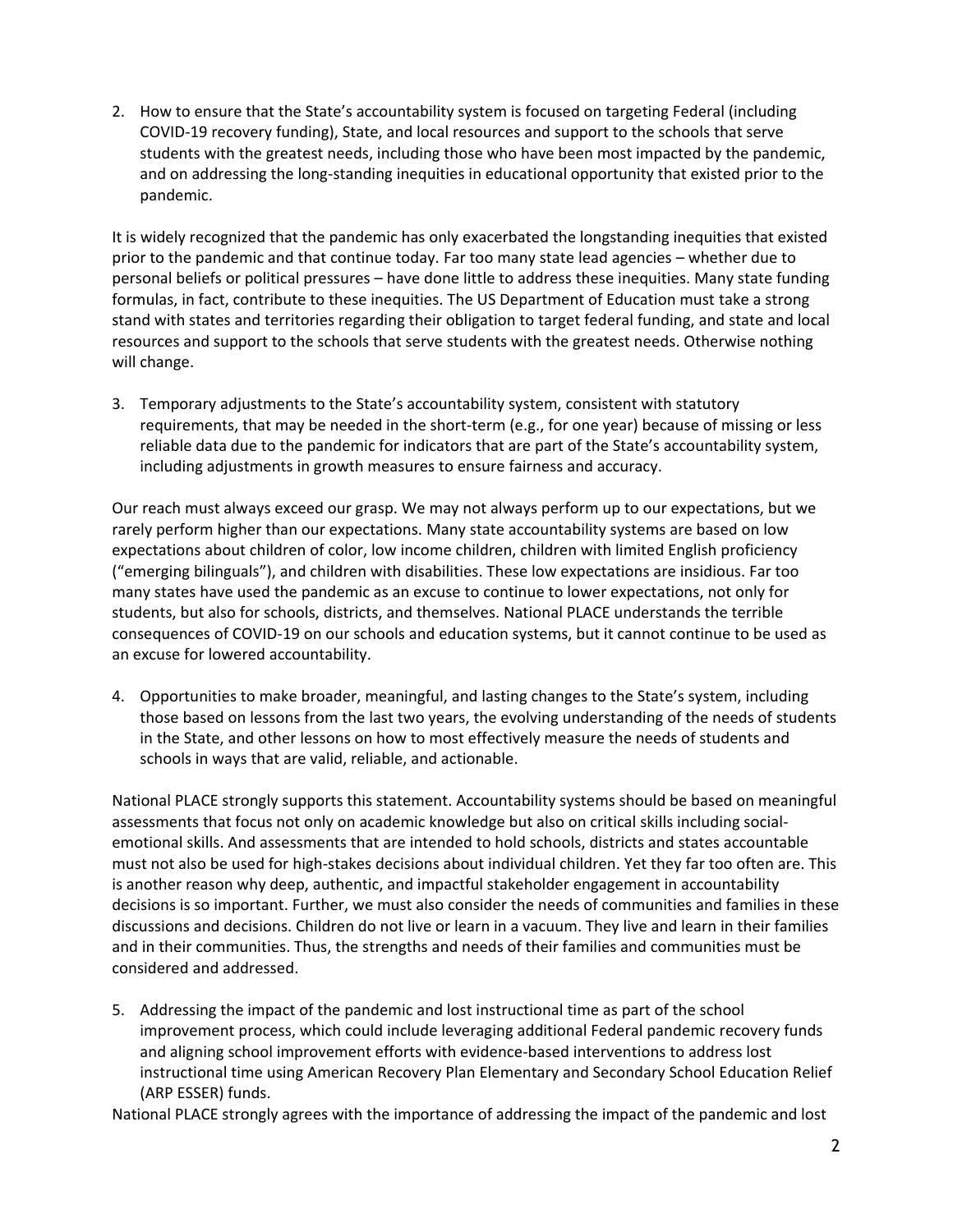instructional time as part of the school improvement process, and notes that families of students, especially those who fared the worst during the pandemic, must be meaningful partners in decisions regarding how this should be addressed.

6. Opportunities to continue and expand public reporting of a range of opportunity to learn measures—including those that a State agreed to report when it received its accountability waiver for the 2020-2021 school year—even if the SEA does not use these measures to identify schools for improvement in the State's accountability system

National PLACE strongly supports the need for States and territories to continue and expand public reporting of opportunity to learn measures, including but not limited to those that a state or territory agreed to report when it received its accountability waiver for the 2020-2021 school year and even if the SEA does not use these measures to identify schools for improvement in its accountability plan. Families, family-led organizations that support them, and advocacy groups rely on public reporting for their work to improve systems, services, and outcomes for children and youth, especially those with access to the fewest resources and with the poorest outcomes.

7. Opportunities to improve statewide summative assessments, which may include, consistent with ESEA section 1111(b)(2)(B)(vi), the use of multiple measures of student academic achievement, including measures that assess higher-order thinking skills and understanding, which may include measures of student academic growth and may be partially delivered in the form of portfolios, projects, or extended performance tasks which can provide students with culturally and linguistically responsive ways of demonstrating progress.

National PLACE and its members endorse the need for lead agencies to improve statewide summative assessments and the use of multiple measures of student academic achievement, including measures that assess higher order thinking skills and understanding as well as the use of portfolios, projects, or extended performance tasks that can provide students with culturally and linguistically responsive ways of demonstrating progress, as opposed to typical "pen and paper" or computerized versions of "pen and paper" tests.

8. Strategies for continuous improvement to the State's assessment system, including enhancing the ability to provide more timely, meaningful reporting to educators and parents and supporting educator assessment literacy and development.

National PLACE strongly supports the importance of lead agencies to enhance their ability to prove more timely, meaningful reporting to educators, parents, family-led organizations, and other advocacy groups and supporting educator assessment literacy and development. However, we urge the Department to also encourage parent/family assessment literacy and development and note that the newly-funded technical assistance center on assessment of students with disabilities is now partnering with the Center for Parent Information and Resources at the SPAN Parent Advocacy Network, a family-led, familyserving organization, to provide information and training to families about the importance of students with disabilities participating in assessments, with needed accommodations, and how to understand and use the results of their children's assessments to partner with professionals to improve services to and outcomes for their children.

9. Consistent with the Department's message to States in the 2020-2021 school year about use of assessment during the pandemic, encouraging States to consider additional steps at the State's discretion to reduce the high stakes of assessments in State decisions such as graduation or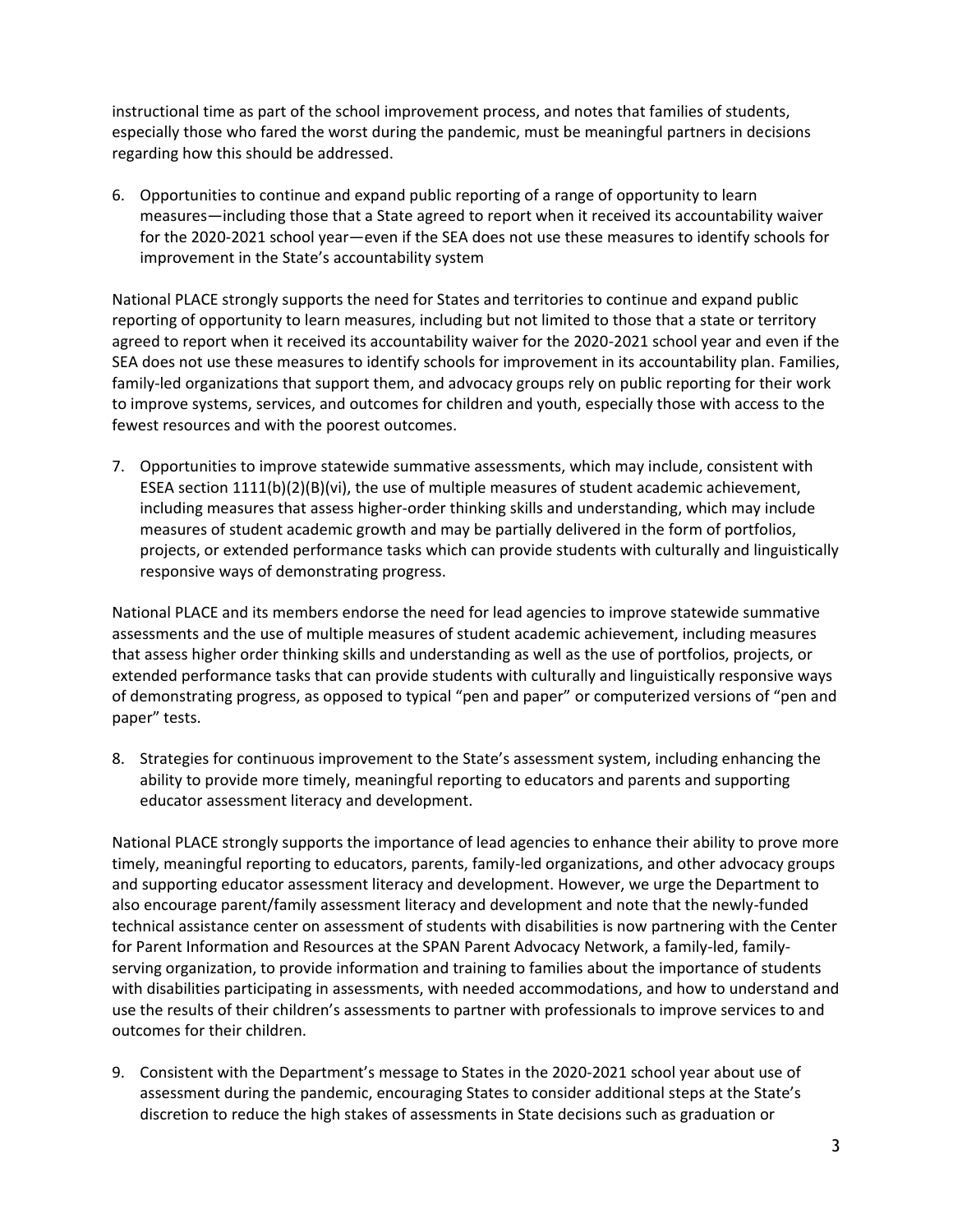promotion requirements or in educator evaluations.

As noted in an earlier comment, National PLACE supports this "encouragement" to lead agencies and notes that the research is clear that assessments developed for system accountability should not be used for high-stakes decisions about individual children, whether for promotion or graduation or other purpose.

### **SPECIFIC QUESTION COMMENTS AND RECOMMENDATIONS**

# **A. General**

In response to question A-5, "Must an SEA engage in meaningful consultation prior to submitting a request to amend its ESEA consolidated State plan?," National PLACE strongly supports the proposed guidance answer from the Department that, "[p]rior to submitting a COVID-19 State Plan Addendum or regular State plan amendment, an SEA is required to provide the public a reasonable opportunity to comment on the requested amendments. This opportunity should also be accessible to individuals with disabilities and limited English proficiency. The SEA must consider such comments consistent with the consolidated assurances the State submitted in June 2017 under ESEA section 8304. The Department recommends meaningful consultation with a broad range of stakeholders, such as LEA leadership, educators and staff, including mental health professionals, unions, students, families, the school community, civil rights organizations, and stakeholders representing the interests of children with disabilities, multilingual learners, children experiencing homelessness, children and youth in foster care, migratory students, and other underserved students, in order to provide the opportunity for key stakeholders to be engaged in the process and to offer the SEA important perspectives to inform SEA efforts to modify accountability systems in order to direct resources and support to those schools most in need. This engagement should begin early in the Draft for Public Comment decision-making process and be accessible to individuals with disabilities and limited English proficiency." National PLACE urges the Department to more closely monitor the extent to which lead agencies actually engage in this process and how public comments are considered and used in lead agency decision-making. The experience of most of our members from across the country is that there is insufficient opportunity for public comment, materials are not accessible to the general public, people with disabilities, or in languages other than English, and lead agencies are not seriously considering comments.

## **B. Accountability**

We support the comments of National PLACE member The Advocacy Institute, as follows.

In response to question B-1, they noted that "[a]llowing states to establish new baselines using data from the 2021-2022 school year will likely result in historically under-performing subgroups – particularly students with disabilities, students of color, and economically-disadvantaged students – being assigned less rigorous goals than originally set out in a State's plan." For families of these historically under-performing subgroups, who have suffered through more than a year of remote instruction, this would be devastating. National PLACE strongly agrees with their recommendation that "[h]e Department must ensure that the **disproportionate impact** on these students is not perpetuated by allowing States to adjust long-term goals and measurements of interim progress for academic achievement that do not attempt to make up for the lack of achievement. Revised goals should continue to focus on gap-closing, which is the primary purpose of the ESEA as amended, as stated in Sec. 1001: ''The purpose of this title is to provide all children significant opportunity to receive a fair, equitable, and high-quality education, and to close educational achievement gaps.''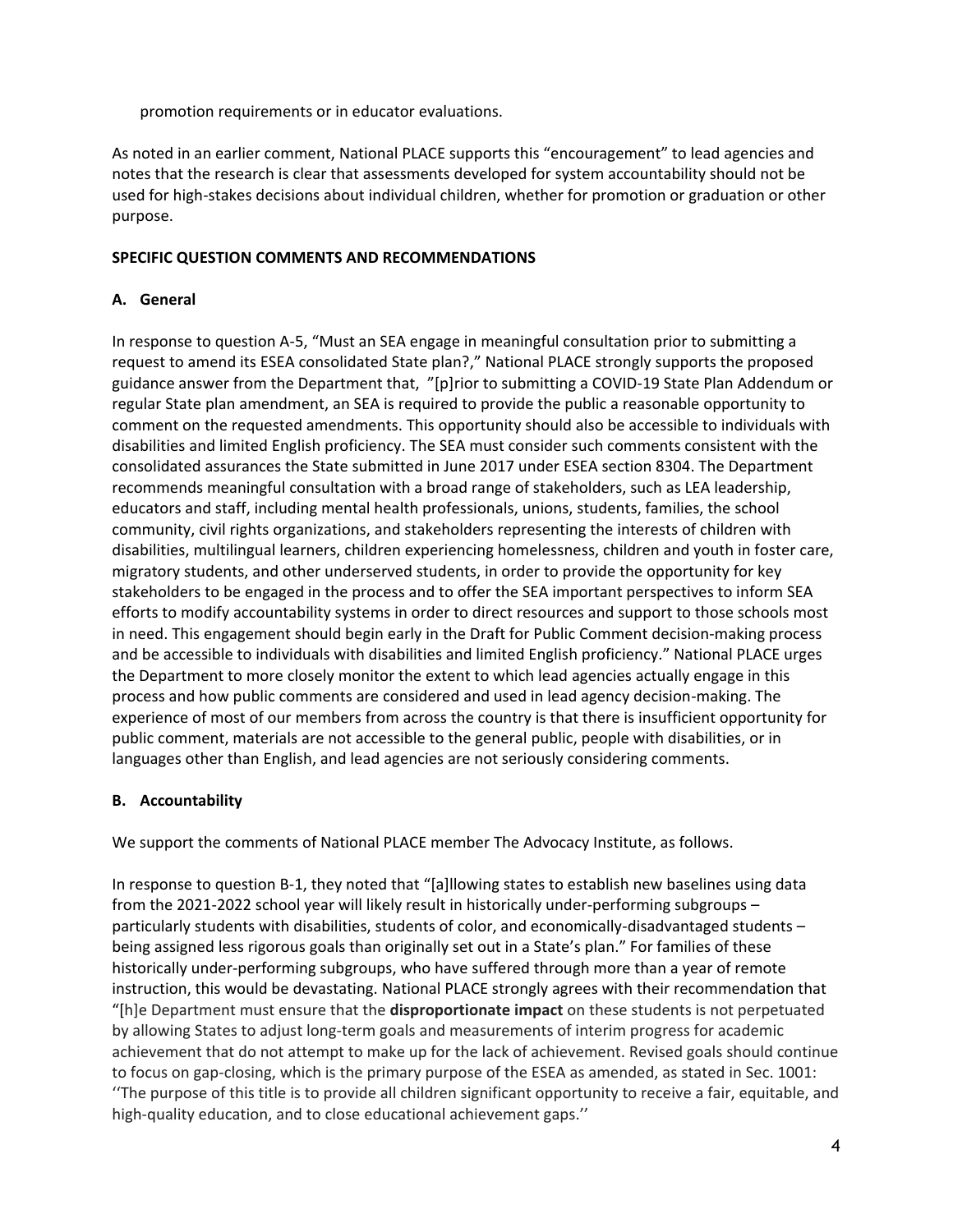In response to question B-16, we strongly agree with the Advocacy Institute's comment that "[w]e see no reason to allow states to adjust 'n' size and fear that this will result in states' adopting larger 'n' sizes in order to minimize impact."

#### **C. School Identification and Exit**

National PLACE has no comments except that the Department should add language regarding the need to and importance of informing parents and communities regarding these decisions and the criteria for making them.

#### **D. School Support and Improvement**

National PLACE strongly supports the Department's response to question D1, particularly the need for support and improvement plans for each school identified for CSI, TSI, or ATSI, and monitoring and periodic review of support and improvement plans for CSI schools. National PLACE also agrees with the Department that the pandemic has deepened pre-pandemic disparities in access and opportunities facing students of color, students from low-income backgrounds, multilingual learners, children experiencing homelessness, students with disabilities, and lesbian, gay, bisexual, transgender, queer, and intersex (LGBTQI+) students, with significant impacts on their learning. National PLACE strongly believes that SEAs, LEAs, and schools *must* address the impact of the pandemic and lost instructional time as part of the CSI, TSI, or ATSI support and improvement plan. National PLACE also supports the Department's encouragement of SEAs to help LEAs and schools to focus on evidence-based approaches that have been demonstrated to be effective at improving opportunities and outcomes for students, including re-engaging students in their learning by meeting the social, emotional, mental health, and academic needs of students and through such approaches as using high-quality assessment systems and high-quality tutoring efforts, and targeting resources and support; *and providing information and assistance to families as they support students, including through home visits and information sharing.*  Finally, National PLACE endorses the component of the response recommending that "SEAs, LEAs, and schools may also consider using school quality reviews that look at a broad range of data and measures, such as instructional practices and perceptions of school leaders, teachers, students, *and parents* to inform the school improvement planning process," including ensuring that the meaningful educator and family engagement reflects the diversity of and is representative of the school community (including specifically engaging stakeholders representing the applicable group(s) of students when a school is identified for TSI or ATSI)."

National PLACE also supports the Department's responses to D3 on evaluation of resource equity; D4 regarding how to award ESEA section 1003 funds to support schools with the greatest needs; and D6's examples of allowable uses of ESEA section 1003 school improvement funds, including "creating a trauma-informed school environment that addresses the needs of students and staff experiencing the symptoms of traumatic stress. • Implementing a multi-tiered system of supports (MTSS) framework. • Establishing early warning indicator (EWI) systems to promote targeted and timely engagement strategies in response to data. • Providing college and career pathways that integrate enrollment, support, and success in rigorous academic coursework, career and technical education, work-based learning, and student support services. • Leveraging tools that allow teachers to understand and cultivate students' social and emotional development by measuring school climate, integrating social and emotional learning into instructional practices and design, providing social and emotional supports, and reducing school exclusions. • Establishing school-based wellness teams comprised of representatives from administration, teachers, and counseling, nursing, and support staff. • Increasing